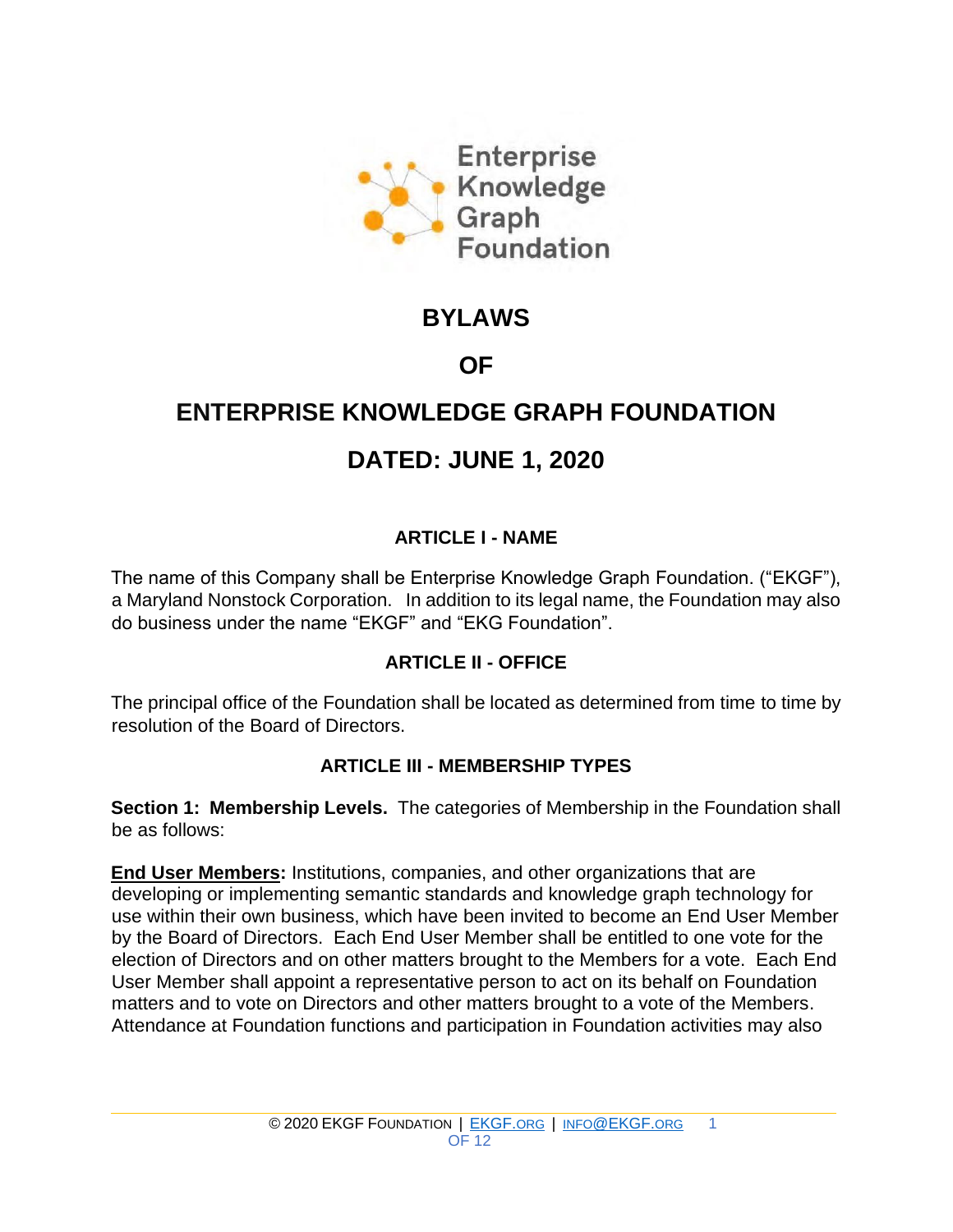be open generally to employees and contractors of End User Members as determined by the Board. Individuals of End User Members may also be appointed by the Board of Directors to the Executive Advisory Board under Article IX, Section 6.

**Service Providers Members:** Vendors/Consultants, and other enterprises including, but not limited to semantic graph database vendors, consulting services firms, infrastructure providers, ontology tooling vendors, taxonomy vendors, ETL services, and data publishers. Each Service Provider Member shall be entitled to one vote for the election of Directors and on other matters brought to the Members for a vote. Each Service Provider Member shall appoint a representative person to act on its behalf on Foundation matters and to vote on Directors and other matters brought to a vote of the Members. Attendance at Foundation functions and participation in Foundation activities may also be open generally to employees and contractors of Service Provider Members as determined by the Board. Individuals of Service Provider Members may also be appointed by the Board of Directors to the Executive Advisory Board under Article IX, Section 6.

**Affiliate Members:** Academia, government entities, non-profit organizations, media, and other entities serving in the public interest may be invited to become Affiliate Members of the Foundation by the Board of Directors. The rights and benefits of Affiliate Members shall be as determined by the Board of Directors from time to time. Each Affiliate Member shall appoint a representative person to act on its behalf on Foundation matters.

**Individual Members:** Individuals may apply for membership in the Foundation. Acceptance or rejection shall be at the discretion of the Board of Directors.

**Section 2: Determination of Eligibility.** The Board shall make the determination of eligibility for End User, Service Provider, Sponsor, Affiliate and Individual Membership in accordance with the Bylaws and criteria adopted from time to time by the Board.

**Section 3: Interest in Property.** No Member by reason of Membership status shall have any right, title, or interest in or to the property of the Foundation.

#### **ARTICLE IV - MEMBERSHIP STATUS Section 1: Application**

**for Membership.** Applications for Membership shall be made in the manner and form prescribed by the Board from time to time.

**Section 2: Election of Members.** Only applicants who meet the criteria established by the Board may be admitted to Membership.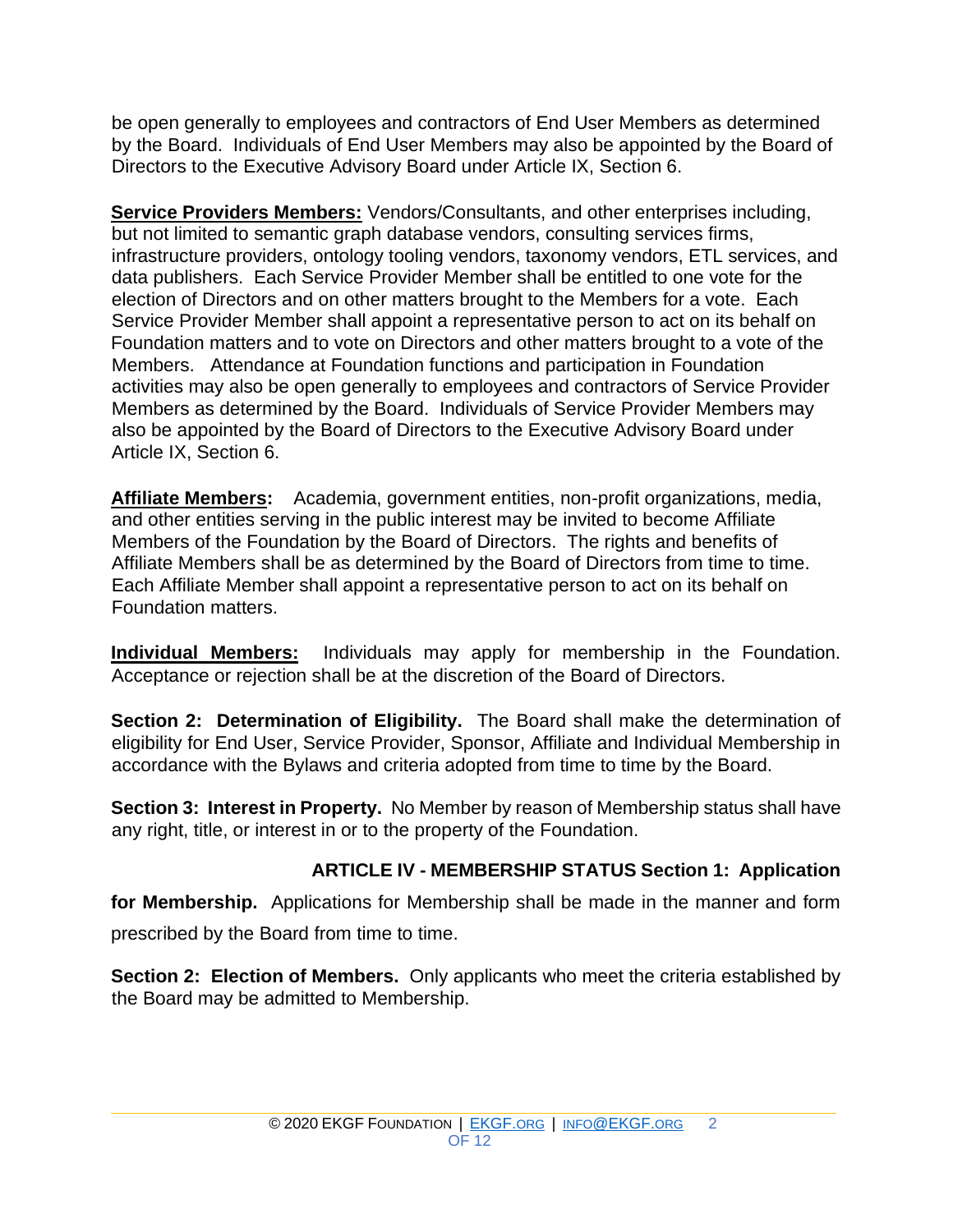**Section 3: Resignation.** Any Member may terminate Membership by giving notice in writing to the Managing Director. The Member's rights and privileges shall cease upon termination of Membership.

**Section 4: Sanctions, Suspension, and Expulsion.** If a Member shall fail to pay dues or other properly assessed charges, such failure automatically shall result in suspension of the rights and privileges of Membership if such delinquency shall continue for sixty (60) days from the date of invoice. If such delinquency continues for ninety (90) days from the date of invoice, the Membership automatically shall be terminated. The Member shall be permitted to reapply for Membership, but such application must be accompanied by payment in full with interest of delinquent dues or other charges.

**Section 5: Willful Violation of Bylaws or Rules.** If a Member willfully shall violate the Bylaws or a rule of the Foundation, the Board shall have discretion to discipline the Member, including (but not limited to): reprimanding the Member (privately); suspending the Membership until the violation has ceased and assurance has been provided that it shall not recur; suspending the Membership for a stated period; or expulsion (either on terms permitting re-application or absolutely). In determining the proper sanction, the Board shall consider the gravity of the violation, persistence of the violation, and harm caused to the Foundation, as well as the likelihood of recurrence. Prior to any Board action being taken, a statement of the charges shall have been sent by registered mail to the last recorded address of the Member under review at least twenty (20) business days before the Board meeting at which such charges shall be considered. A notice of the time and place of the meeting shall accompany this statement. The Member shall have the opportunity to present or have an appointed representative present any justification, defense, or grounds for mitigation.

#### **ARTICLE V - MEMBERSHIP DUES AND CHARGES**

Each Member of the various Membership levels shall pay dues and charges, if any, at the respective rates established by the Board from time to time. The Board is authorized to impose special fees for participation in working groups, special activities and otherwise, in the exercise of its discretion to provide for the financial support of the Foundation.

## **ARTICLE VI - BOARD OF DIRECTORS**

**Composition and Qualification.** Directors terms shall be staged, so that approximately one-third of the directors will end their term in any given year. The Board shall be composed of no fewer than three (3) and no more than fifteen (15) Directors provided that the maximum number of Directors on the Board may be increased or decreased as determined by the Board, and provided further that no decrease shall have the effect of terminating any existing Board seat that was filled prior to the end of such Director's term. The goal of the Foundation is that two thirds (2/3) of the Board Members shall be "End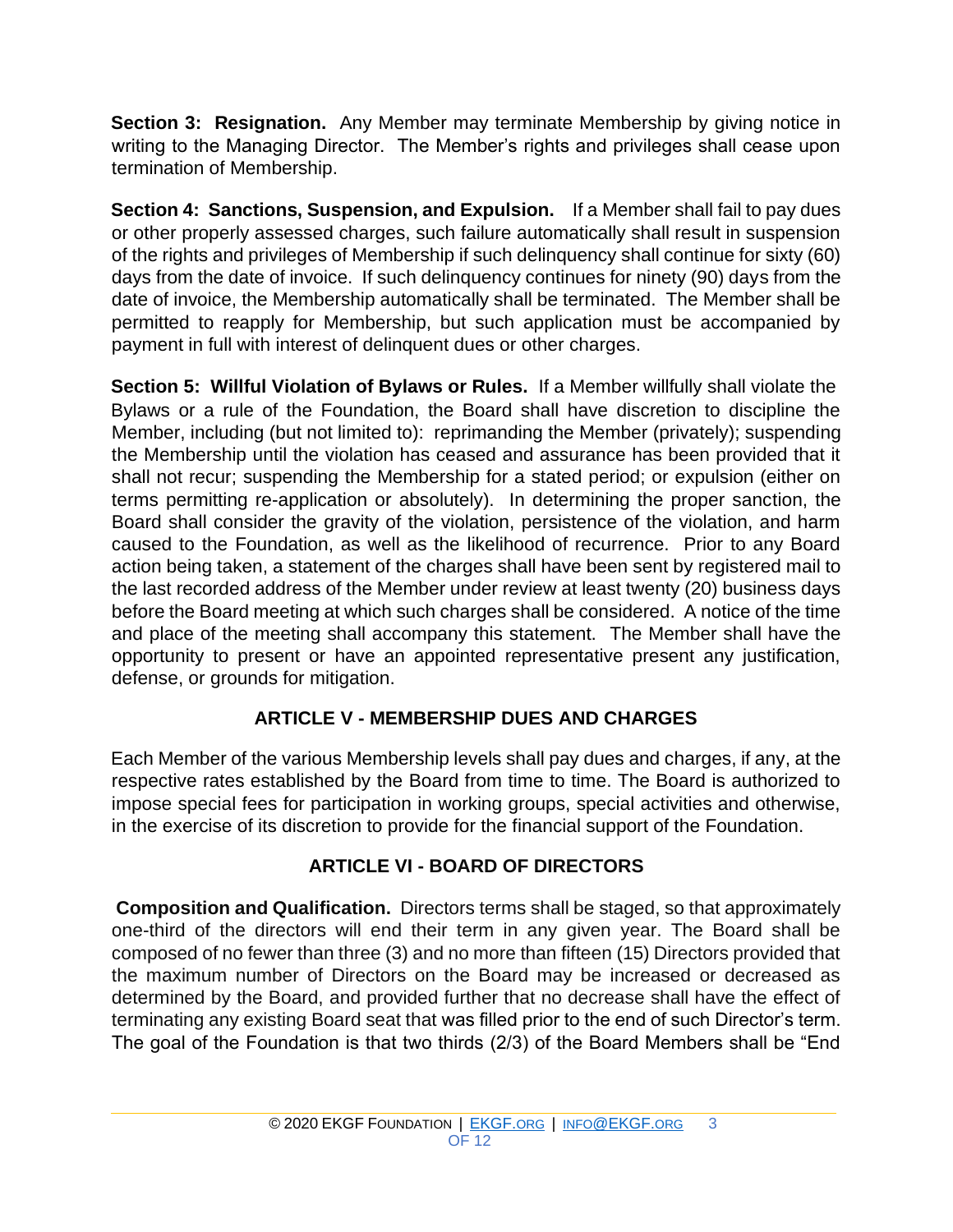User Members". Each Director shall have one (1) vote. Only designated representatives of Members in good standing (including, but not limited to, the payment of all membership and ongoing dues of the Foundation) shall be qualified to serve as Directors. The initial Board of Directors shall be composed of those

Directors set forth in the Articles of Incorporation and such additional Directors as may be appointed by the from time to time, with the approval of the Board, up to the maximum number of Directors allowed.

**Section 1: Terms of Directors.** Those Directors listed in the Foundation's Articles of Incorporation shall be the initial Directors shall be entitled to serve on the Board of Directors for a period of three (3) years. All other Directors shall serve for two (2) year terms. A decrease in the number of Directors does not shorten an incumbent Director's term. Despite the expiration of a Director's term, such Director shall continue to serve until a successor shall be elected and qualified or until there is a decrease in the number of incumbent Directors.

**Section 2: Vacancies in Directors.** Vacancies in Directorships which occur for any reason shall be filled by the Member according to the Members category. If no replacement is designated by such Member within 30 days of the request by the Chair, then such vacancy shall be filled by majority vote of the Board; provided, however, that the appointment or election shall be only for the unexpired portion of the term of a who dies, becomes incapacitated, resigns, or is removed from office.

Each Member represented on the Board may at any time substitute the person serving as its representative Director, either on a temporary basis (if for example, their named Director is not able to attend a meeting of the Board) or for the remaining term of their original Director, by providing written notice of such substitution to the Chairman of the Board (or to a Vice-Chairman if the substitute is for the Director/Chairman). Upon such substitution, the substitute Director shall have all the powers and authorities as the person so substituted for the period of time set forth in the notice of substitution.

**Section 3: Removal.** Any Director may be removed (with or without cause) at any time by two-thirds (2/3) majority vote of all Directors.

**Section 4: Resignation.** Any Director or officer may resign at any time by giving written notice to the Board. Unless otherwise specified in the written notice the resignation shall be effective upon delivery.

**Section 5: Duties and Powers.** The Board shall be responsible for the administration of the Foundation and the supervision and control of its assets and property. The Board shall have power to create internal divisions. The Board shall carry out the duties set forth herein and be the final interpreter of the Articles of Incorporation and these Bylaws.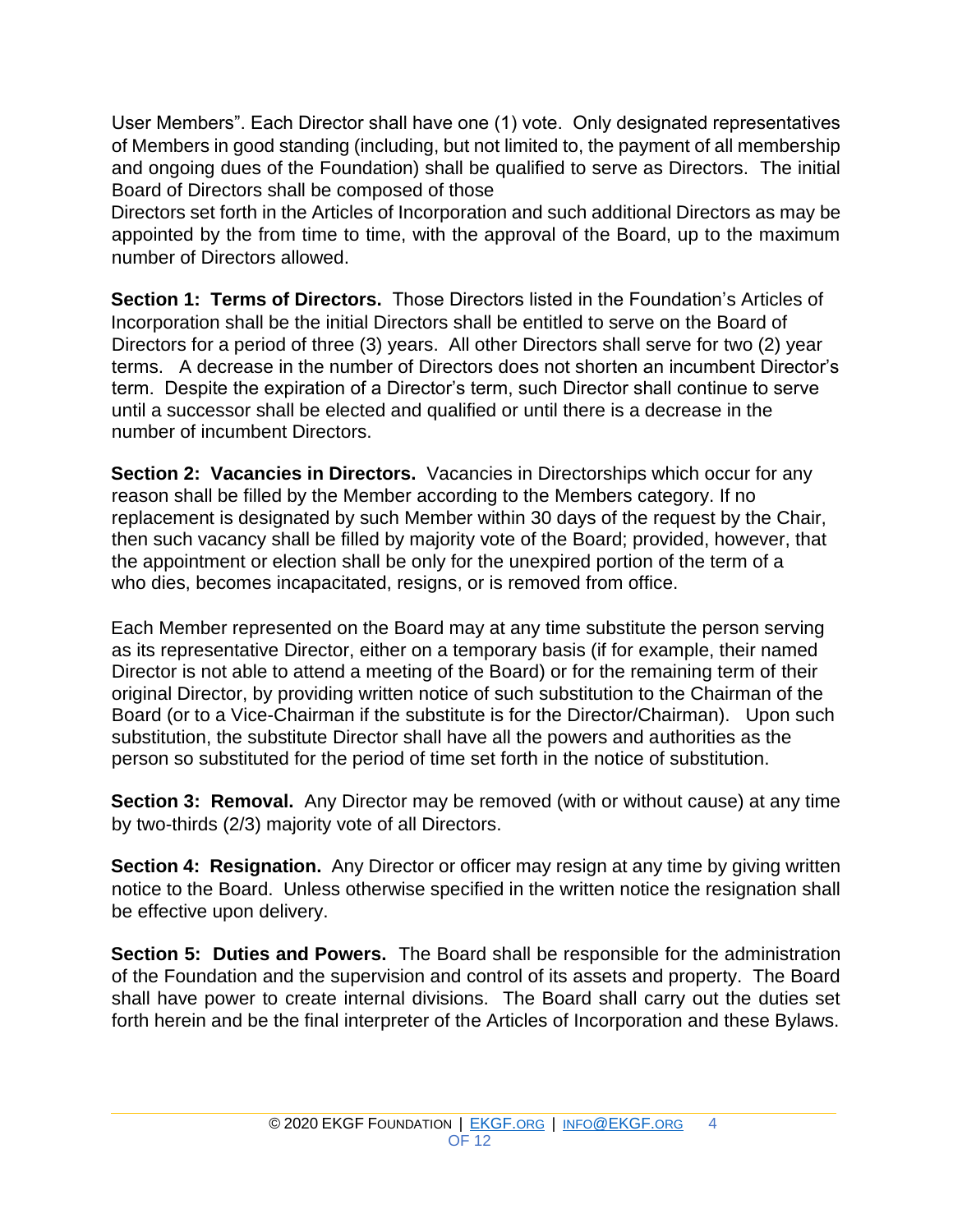#### **Section 6: Meetings of Directors; Notice**.

**Regular Meetings.** The Board may provide, by resolution, the time and place for the holding of regular meetings which shall be held on a quarterly schedule established at the initial meeting of the founding board and published as a "planned years calendar". A regular meeting of the Board shall be held immediately after, and at the same place as, the annual meeting of Members.

**Special Meetings.** Special meetings of the Board may be called by or at the request of the Chairman of the Board, by the Managing Director or by any three (3) Directors. Such a meeting may be held as fixed by the person or persons calling the meeting.

**Notice of Meetings.** The person or persons calling a special meeting of the Board of Directors shall, at least five (5) business days before the meeting, give or cause to be given notice thereof by any usual means of communication. Such notice need not specify the purpose for which the meeting is called. Any duly convened regular or special meeting may be adjourned by the Directors to a later time without further notice.

**Section 7: Quorum and Adjournments.** The presence of a majority of Directors shall constitute a quorum at all meetings of the Board. The act of a majority of the Directors present at any meeting at which there is a quorum shall be the act of the Board, except as otherwise provided herein or by law. If a quorum is not present, the Directors may adjourn the meeting until a quorum shall be present. Notwithstanding the foregoing, if there is not a quorum constituted, the Directors nonetheless may vote to refer the matter for vote by Directors pursuant to Section 9.

**Section 8: Action by Consent.** Any action required or permitted to be taken at any meeting of the Board may be taken without a meeting if written consents (defined to include electronic consent or digital signatures, etc.) to such action are given by a simple majority of Directors and such written consents are filed with the minutes of the proceedings of the Board. Notwithstanding the foregoing, the procedure set forth in this Section 9 shall not be effective to amend the Articles of Incorporation or Bylaws or provide for dissolution of the Foundation, filing for petition of bankruptcy, sale of assets, or consideration and approval of an annual budget.

**Section 9: Roberts Rules of Order and Meetings by Telephone, Etc.** The Board shall conduct its meetings in accordance with Roberts Rules of Order. The Board may hold any meeting by means of a conference telephone call (or by similar communications equipment). Participation by such means shall constitute presence at such meeting.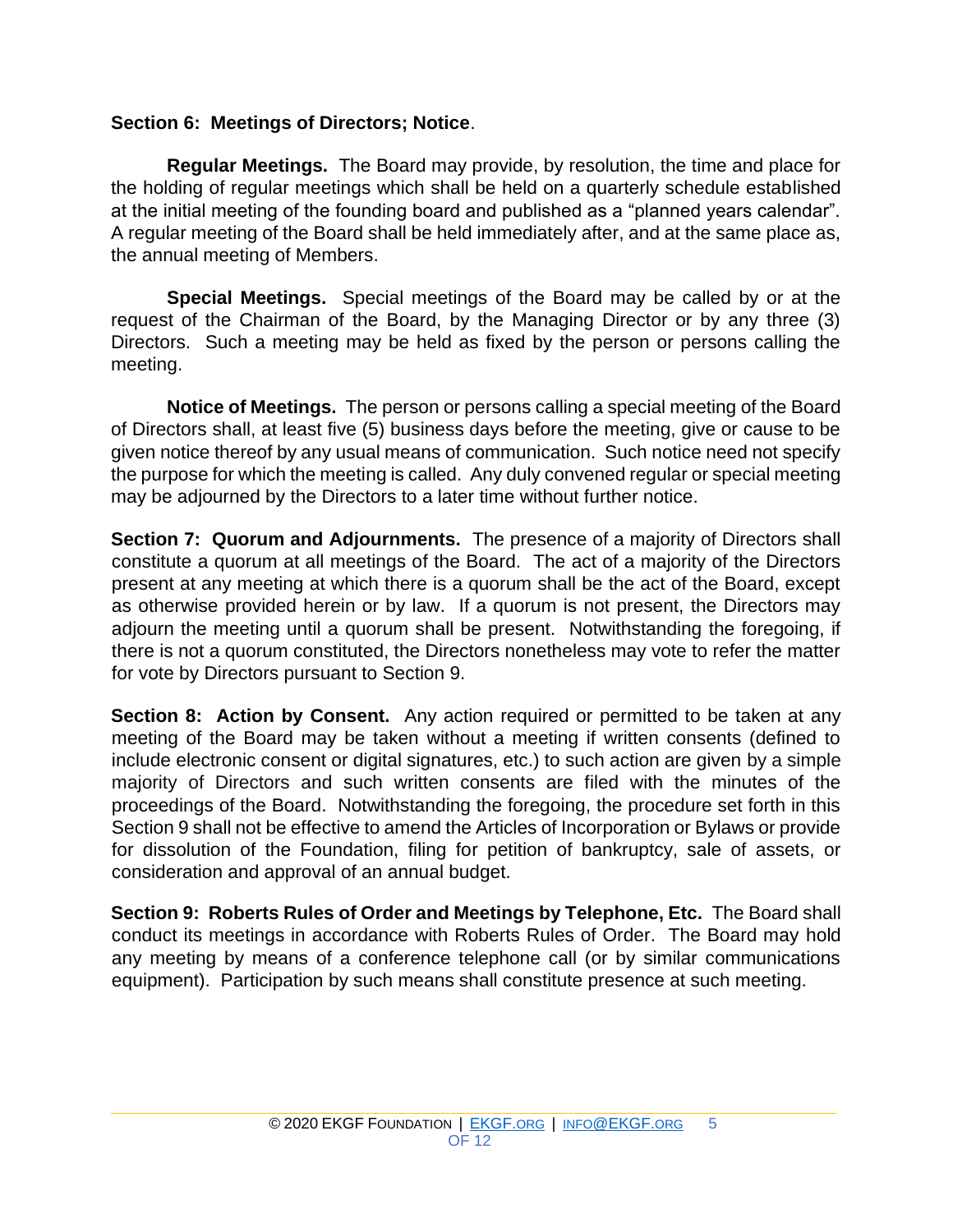**Section 10: Chair of the Board and Vice-Chairs.** The Chair of the Board and one or more Vice-Chairs shall be elected by the Board at the initial meeting of Directors and at subsequent annual meetings of Directors held immediately after the meeting of Members at which Directors are elected.

**Section 11: Vacancies of Chair or Vice-Chairs.** The Board at any regular or special meeting of the Board shall fill vacancies occurring in the Chair or Vice-Chair positions.

#### **Section 12: Duties of Chair and Vice-Chairs.**

- a. **Chair.** The Board Chair shall preside at all meetings of the Board and appoint all committees and working groups not otherwise provided for in these Bylaws. The Board Chair shall be an ex-officio Member of all committees and internal divisions of the Foundation and shall have power to call special meetings and perform such other duties as may be assigned by the Board from time to time. The Board Chair shall confer regularly with the Managing Director. The Chair shall preside at all meetings of Members.
- b. **Vice Chairs.** In the absence or inability of the Board Chair to perform its duties, a Vice Chair shall perform the duties of the Board Chair and any other duties assigned by the Board. If there is more than one Vice Chair, the Board shall determine which Vice Chair shall perform the duties of the Chair.

**Section 14: Ex Officio Directors.** The immediate past Chair and the then current Managing Director shall be ex officio Board Members. The Board may appoint any other persons as ex officio Directors. An ex officio Director shall be permitted to attend all meetings of the Board but shall not be permitted to vote. The Board shall determine the extent of participation of any by ex officio Directors from time to time.

**Section 15: Invited Guests.** The Board Chair in his/her discretion shall have the authority to invite one or more guests to attend a meeting in a non-voting capacity and subject to such limits as he/she may determine.

#### **ARTICLE VII - VOTING BY MEMBERS AND MEETINGS**

**Section 1: Place of Meetings.** All meetings of Members shall be held at such place as shall be determined by the Board of Directors and designated in the notice of the meeting.

**Section 2: Annual Meetings.** The annual meeting of Members shall be held in May (or any other month determined by the Board of Directors) of each year on any business day in that month determined by the Board of Directors, for the purpose of electing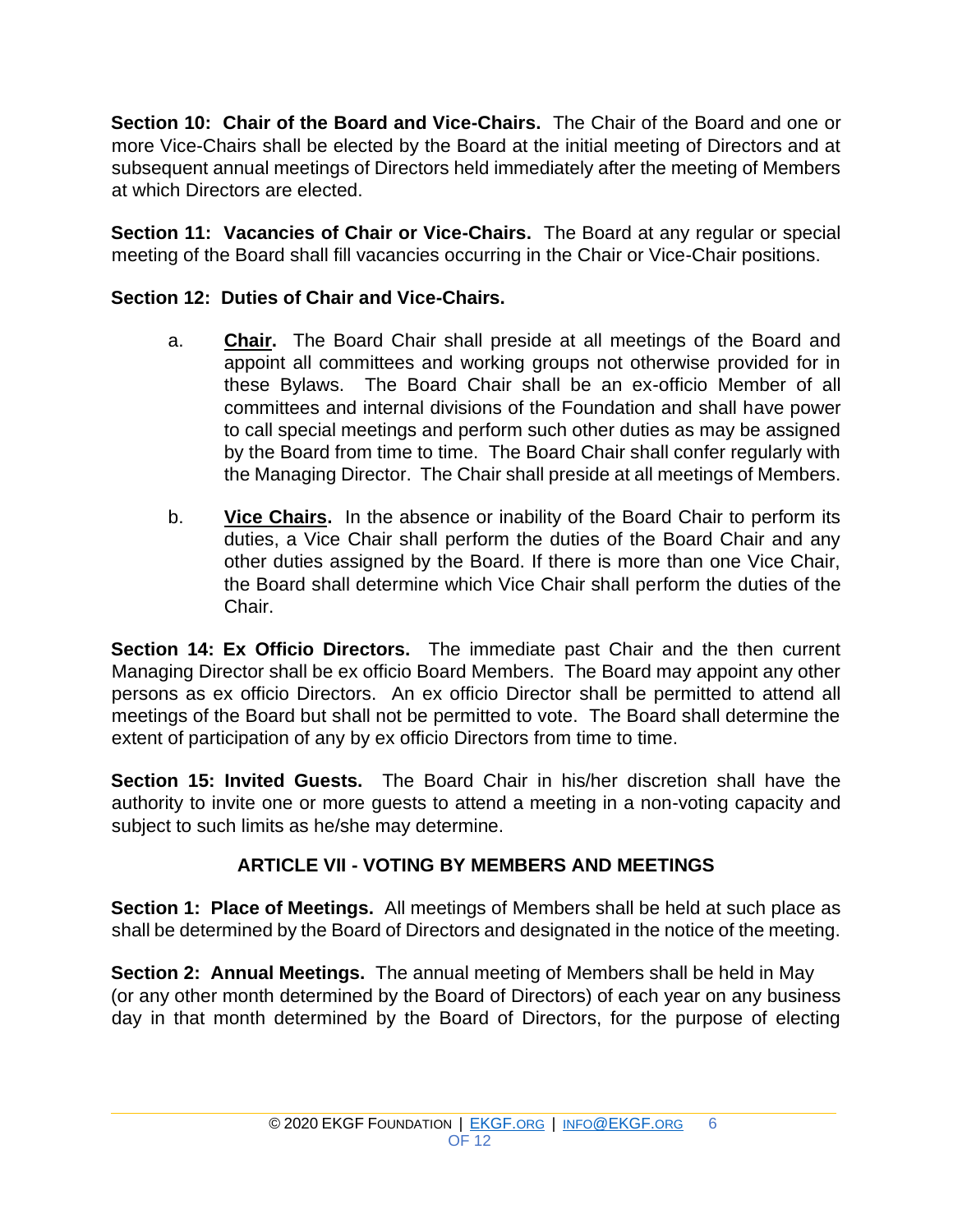Members of the Board of Directors and for the transaction of such other business as may be properly brought before the meeting.

**Notice of Meetings.** Written notice stating the date, time, and place of the meeting shall be given not less than ten (10) nor more than sixty (60) days before the date of any Members' meeting, either by personal delivery, or by telegraph, teletype, or other form of wire or wireless communication, or by facsimile transmission or by mail, email or private carrier, by or at the direction of the Board of Directors, the Managing Director or the Secretary, to each Member entitled to vote at such meeting; provided that such notice must be given to all Members with respect to any meeting at which a merger or share exchange is to be considered and in such other instances as required by law. If mailed, such notice shall be deemed to be effective when deposited in the United States mail, correctly addressed to the Member at the Member's address as it appears on the current record of shareholders of the corporation, with postage thereon prepaid.

**Section 3: Calling of Special Meetings by Members.** A meeting of Members shall be called by the Chair upon the written request of twenty-five percent (25%) of the Members or by the Board.

## **ARTICLE VIII - COMMITTEES**

The Board Chair, as soon as possible after election, shall appoint such committees and working groups, and the Members to serve thereon, as determined may be necessary for the governance of the Foundation, subject to the approval of the Board. It shall be the duty of each committee or working group so appointed to consider such matters as are referred to them by competent authority and report their recommendations as required. Without limitation, the committees and their power and authority may include any of the following:

**Section 1: Nominating Committee.** A Nominating Committee to prepare and recommend a slate of candidates for election to the Board by the Members entitled to vote thereon, which slate shall be approved or rejected by the Board.

**Section 2: Finance & Operations Committee.** A Finance & Operations Committee charged with setting sound financial policies and reviewing the annual audit of the Foundation.

**Section 3: Executive Advisory Committee.** There shall be established an Executive Advisory Board made up of individuals who have been invited to serve on such Board by the Board of Directors. Such Board shall meet when called by the chairperson of such Board or by the Board Chair. The purpose of the Executive Advisory Board shall be to provide advice and input to the Chair of the Board of Directors and the Managing Director on matters brought to it regarding the Council and its affairs. Members of the Executive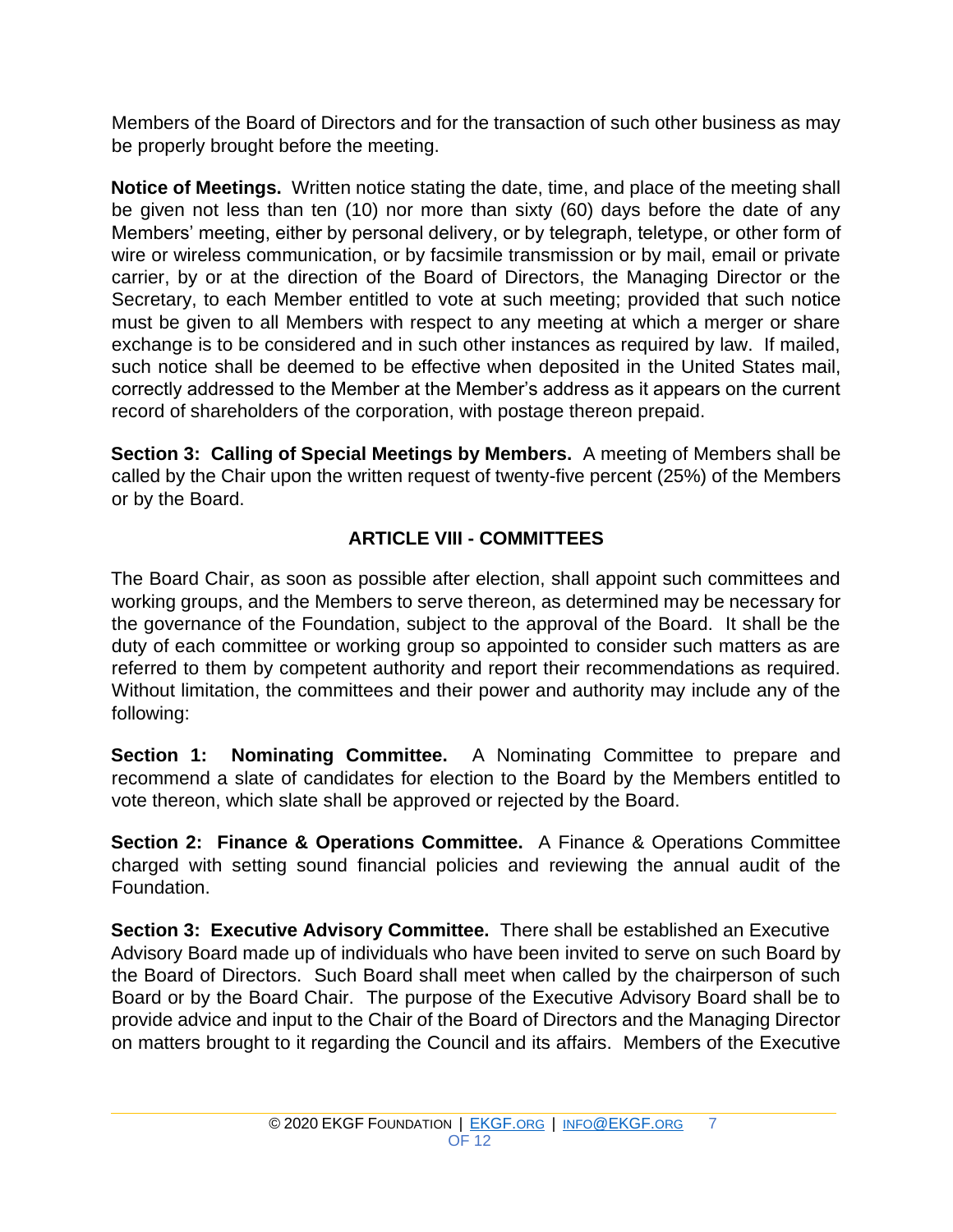Advisory Board shall not be compensated for their participation on such Board unless such compensation has been approved by the Board of Directors. The tenure of each individual on the Executive Advisory Board shall be determined by the Board of Directors at the time of invitation to serve on such Board. The Board of Directors, by majority vote of all Directors, may remove any Member of the Executive Advisory Board.

**Section 4: Other Committees and Working Groups**. The Board Chair may appoint other committees and working groups from time to time, with such power, authority and Membership as recommended by the Board Chair and approved by the Board.

### **ARTICLE IX - STAFF**

**Section 1: Managing Director.** The Board shall cause the Foundation to employ a Managing Director to serve as the chief executive officer of the Foundation. The Managing Director shall be the chief executive officer of the Foundation, with full power and authority incident to such office and with such additional powers as the Board may direct. The Board shall have sole and final authority regarding the terms and conditions of the employment of the Managing Director. The Managing Director shall serve as an ex officio Member of the Board of Directors for so long as he or she shall serve as Managing Director. The Managing Director shall have authority to bind the Foundation and to sign all agreements and documents on behalf of the Foundation. The Managing Director may delegate the authority to sign agreements for the Foundation to any other officer of the Foundation.

**Section 2: Secretary and Treasurer.** The Board shall also cause to be appointed a Secretary and a Treasurer for the Foundation. This Secretary shall oversee the maintenance of the books and records of the Foundation, give (or cause to be given) notice of all meetings of the Board and Members, prepare and maintain the minutes of all meetings of the Board and Members and perform such duties as normally provided by a corporate secretary and as otherwise instructed by the Board. The Treasurer shall maintain the financial records of the Foundation, report to the Chair of the Finance and Operations Committee of the Board on financial matters and perform such duties as normally provided by a corporate treasurer and as otherwise instructed by the Board.

**Section 3: Staff.** The Board is authorized to cause the Foundation to employ other staff as may be necessary to carry out the activities and programs of the Foundation.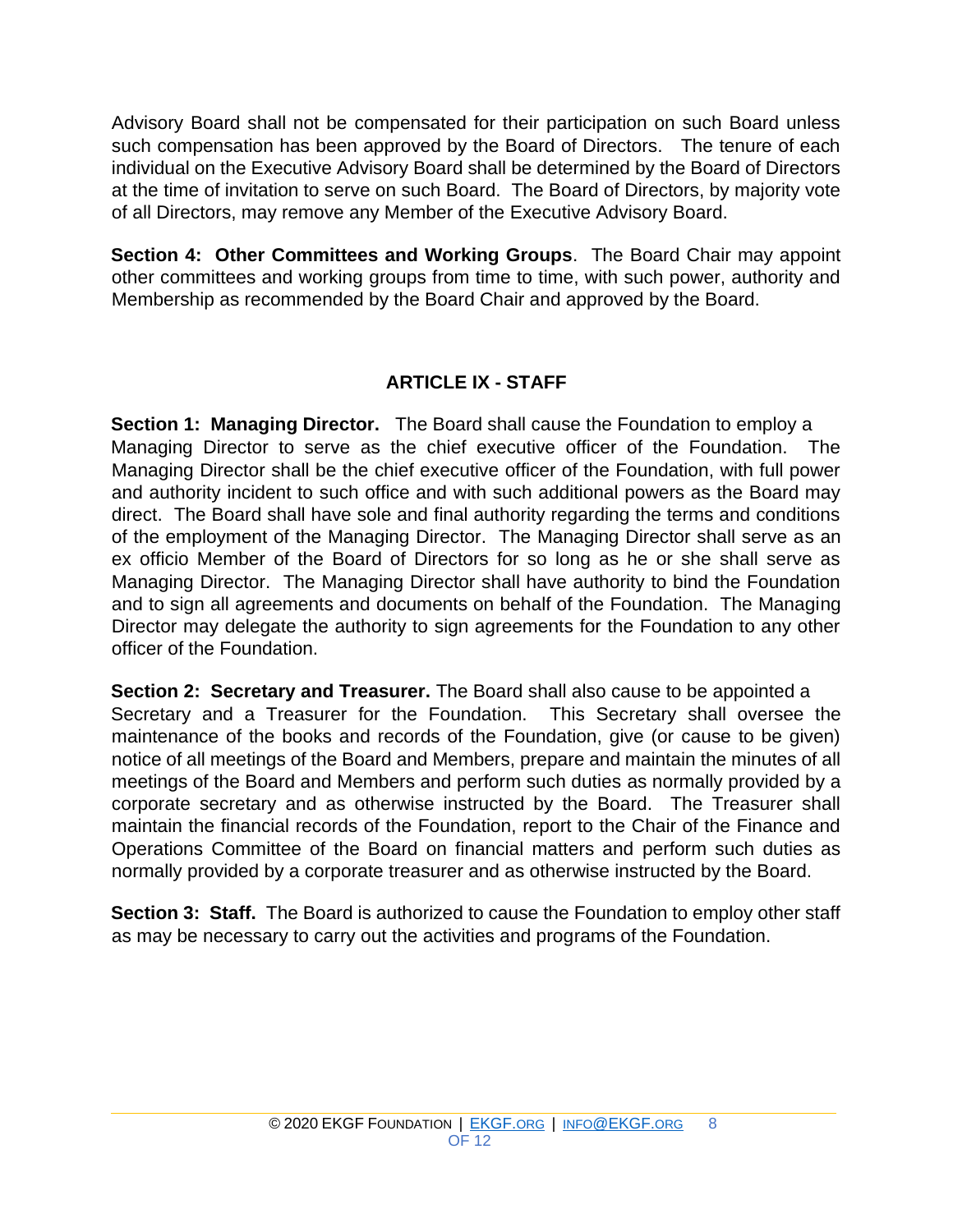#### **ARTICLE X - CORPORATE FINANCES**

**Section 1: Deposit of Funds.** All funds of the Foundation not otherwise employed shall be deposited in such banks or trust companies as the Managing Director, with the approval of the Board, may from time to time determine.

**Section 2: Checks and Other Documents.** The Managing Director (and such other officers as the Board may direct) shall have authority to sign all checks, drafts, notes and evidence of indebtedness of the Foundation. Expenditures will be completed in accordance with a budget adopted from time to time by the Board of Directors and subject to oversight from the Chair of the Finance and Operations Committee. All checks over the sum of \$10,000 require the signature of the Treasurer or the Managing Director and the Chair of the Financial and Operations Committee.

## **ARTICLE XI - COMPENSATION AND CONFLICTS OF INTEREST**

**Section 1: Compensation.** No Director, officer or committee or working group member shall receive compensation for acting in such capacity. A Director, officer, or committee Member may only be reimbursed for expenses, to the extent authorized by the Board.

**Section 2: Contracts with Directors and Officers.** No Director or elected officer shall be financially involved, directly or indirectly, in any contract relating to the specific operations conducted by the Foundation, or in any contract for furnishing services or supplies to the Foundation, unless such contract shall be authorized by the Board and unless the fact of such involvement first shall have been disclosed fully to the Board. **ARTICLE XII - LIABILITIES OF DIRECTORS AND OFFICERS** 

The liability of Directors and officers for damages is eliminated with respect to any proceeding brought by or in the right of the Foundation, except that such liability shall not be eliminated to the extent prohibited by law.

#### **ARTICLE XIII - INDEMNIFICATION**

**Section 1: Indemnification in Actions**. Other Than by or in the Right of the

Foundation. The Foundation shall indemnify, to the fullest extent permitted by law, each Director and each officer who is made or is threatened to be made a party to any threatened, pending or completed action, suit or proceeding, whether civil, criminal, administrative or investigative (other than an action by or in the right of the Foundation), by reason of the fact that he or she is or was a Director or officer (or is or was serving at the request of the Foundation as a Director or officer of another entity) against expenses (including, but not limited to, attorneys' fees), judgments, fines and amounts paid in settlement actually and reasonably incurred by such person in connection with such action, suit or proceeding.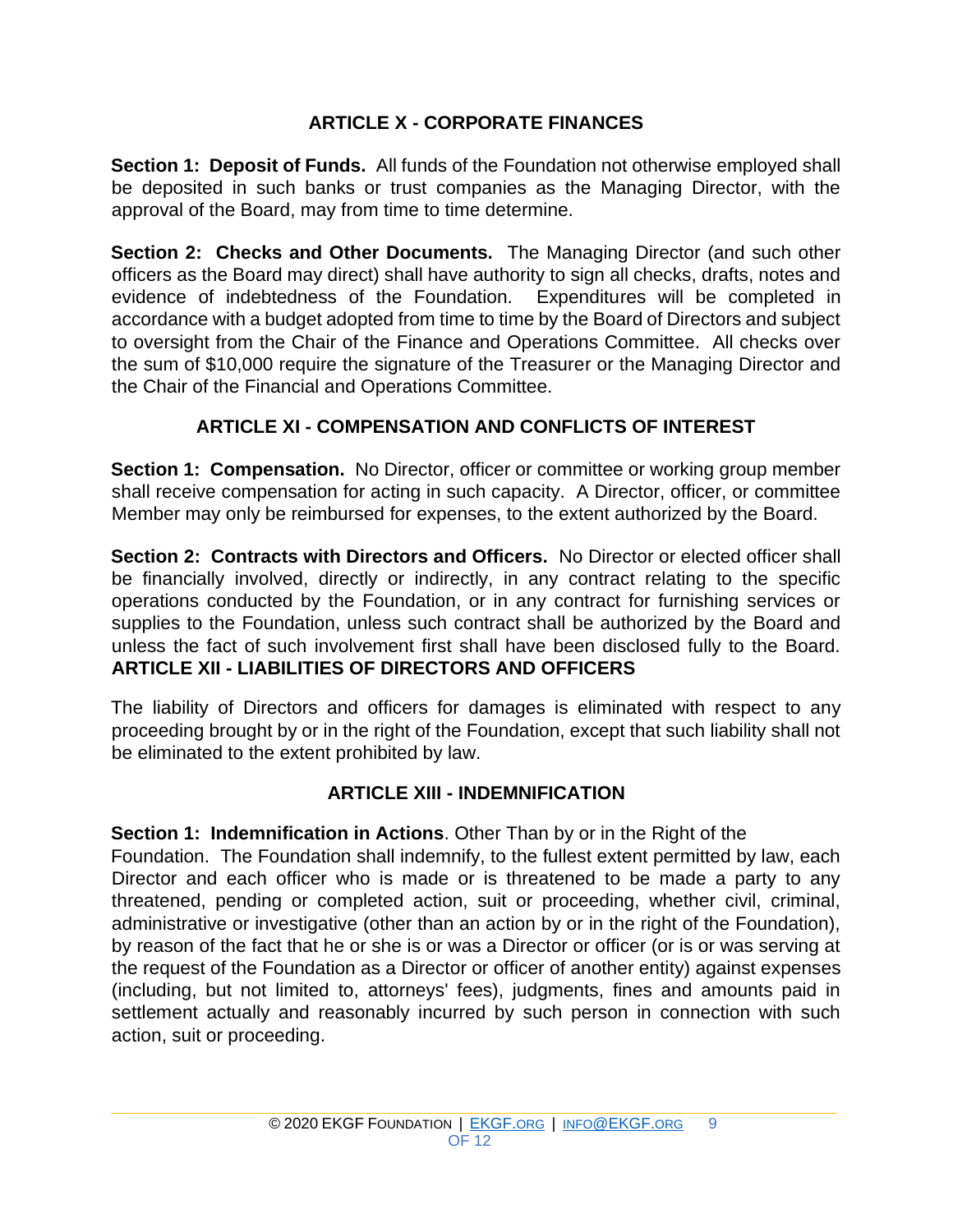**Section 2: Indemnification in Actions by or in the Right of the Foundation.** The Foundation shall indemnify, to the fullest extent permitted by law, each Director and each officer who is made a party or is threatened to be made a party to any threatened, pending or completed action or suit by or in the right of the Foundation to procure a judgment in its favor by reason of the fact that he or she is or was a Director or officer of the Foundation (or is or was serving at the request of the Foundation as a Director or officer of another entity) against expenses (including, but not limited to, attorneys' fees) actually and reasonably incurred by him or her in connection with the defense or settlement of such action or suit.

**Section 3: Determination of Conduct.** Any indemnification under Sections 1 and 2 of this Article (unless ordered by a court) shall be made by the Foundation only as authorized in the specific case upon a determination that indemnification of the Director or officer is proper in the circumstances because such person has met the applicable standard of conduct set forth in Sections 1 and 2. Such determination shall be made:

- a. by the Board by a majority vote of a quorum consisting of Directors who were not parties to such action, suit or proceeding, or
- b. if such a quorum is not obtainable or, even if obtainable but a quorum of disinterested Directors so directs, by independent legal counsel in a written opinion.

**Section 4: Indemnification Not Exclusive**. The indemnification provided by this Article shall not be deemed exclusive of any other rights to which a Director or officer seeking indemnification may be entitled under any statute, provision in the articles of incorporation, bylaws, agreement, vote of disinterested Directors or otherwise, both as to action in his or her official capacity and as to action in another capacity while holding such office, and shall continue as to a person who has ceased to be a Director or officer and shall inure to the benefit of the heirs, executors and administrators of such a person.

**Section 5: Insurance.** The Board shall have power to purchase and maintain insurance on behalf of any person who is or was a Director, officer, employee, agent, fiduciary (or is or was serving at the request of the Foundation as a Director, etc., of another entity) against any liability asserted against such person and incurred by such person in any such capacity, or arising out of his or her status as such. **ARTICLE XIV - DISSOLUTION** 

Upon the dissolution of the Foundation, the Board, after paying or making provisions for the payment of all liabilities and obligations, shall distribute all assets exclusively to such organization(s) as shall, at such time qualify as an exempt organization or organizations under Section 501(c)(6) of the Code or corresponding provisions of any subsequent federal tax laws, as the Board shall determine, pursuant to a plan of distribution.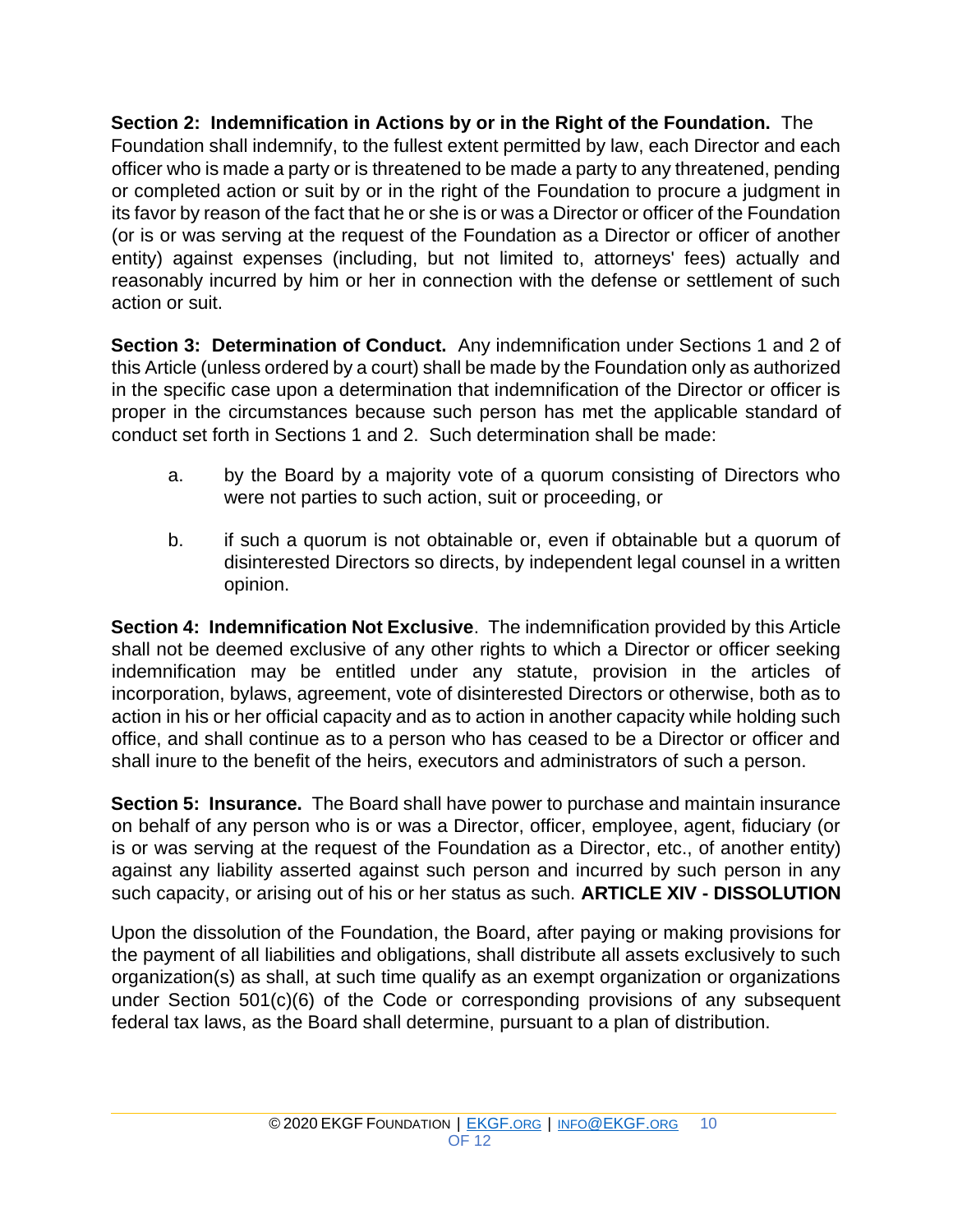#### **ARTICLE XV - CORPORATE SEAL**

The corporate seal shall bear the full name of the Foundation. The form of such seal shall be subject to modification by the Board.

#### **ARTICLE XVI - FISCAL YEAR**

The fiscal year shall be from January 1st to December 31st of each year.

#### **ARTICLE XVII - AMENDMENTS**

These Articles of Incorporation and/or Bylaws may be adopted, amended, altered, or repealed, in whole or in part, by a majority vote of all Directors at any regular or special meeting for which notice of the purpose shall be given, provided that the proposed amendment has been sent to every Director at least ten (10) business days before the meeting at which it is to be considered.

#### **ARTICLE XVIII - MISCELLANEOUS PROVISIONS**

**Section 1: Not For Profit Corporation.** The Foundation shall have all of the general powers set forth in the corporation laws of the State of Maryland applicable to non-stock organizations together with the power to solicit and receive Membership fees and dues, grants, contributions and bequests for any corporate purpose and the power to maintain a fund or funds of real or personal property for any corporate purposes, provided, however, that the Foundation shall not have the power to engage in any activities which are not in furtherance of its purposes as set forth in the Articles of Incorporation. The Foundation shall have the right to exercise such other powers as now are, or hereafter may be, conferred by law upon a corporation organized for the purposes hereinabove set forth or necessary or incidental to the powers so conferred, or conducive to the furtherance thereof. The Foundation shall conduct its activities in such a manner to maintain its status as a tax-exempt organization under Section 501(c)(6) of the Internal Revenue Code.

**Section 2: Severability.** If any provision of these Bylaws, or any section, sentence, clause, phrase, or word, or the application thereof in any circumstances, is held invalid, void or unenforceable, the validity of the remainder of these Bylaws shall not be affected thereby, and to this end the provisions hereof are declared to be severable.

**Section 3: Captions.** The captions contained in these Bylaws are for reference only, are not a part of these Bylaws and are not intended in any way to limit or enlarge the terms and provisions of these Bylaws.